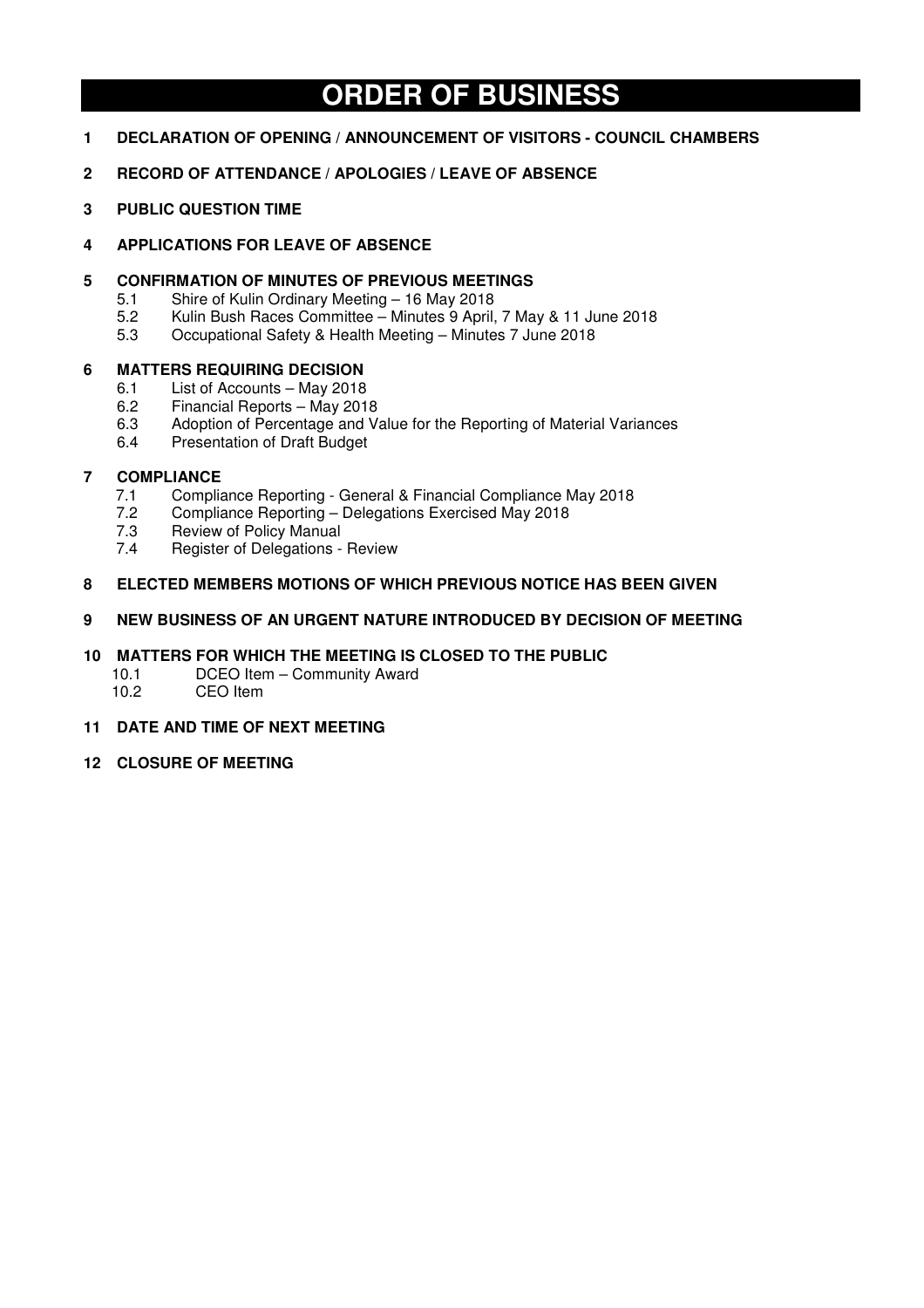# **Minutes of an Ordinary Meeting of Council held in the Council Chambers on Wednesday 20 June 2018 commencing at 3.22pm**

# **1. DECLARATION OF OPENING / ANNOUNCEMENT OF VISITORS**

# **2. RECORD OF ATTENDANCE/APOLOGIES/LEAVE OF ABSENCE**

| Attendance          |                                |                  |
|---------------------|--------------------------------|------------------|
| <b>BD West</b>      | President                      | West Ward        |
| <b>RD Duckworth</b> | <b>Deputy President</b>        | West Ward        |
| HT McInnes          | Councillor                     | <b>Town Ward</b> |
| G Robins            | Councillor                     | <b>Town Ward</b> |
| B Smoker            | Councillor                     | West Ward        |
| R Bowey             | Councillor                     | <b>Town Ward</b> |
| <b>BP Taylor</b>    | Councillor                     | Central Wa       |
| M Lucchesi          | Councillor                     | Central Wa       |
| L Varone            | Councillor                     | East Ward        |
| N Mason             | <b>Chief Executive Officer</b> |                  |
| C Vandenberg        | Deputy CEO                     |                  |
| J Hobson            | Manager of Works               |                  |
| N Thompson          | ESO / Minutes                  |                  |
|                     |                                |                  |

West Ward **West Ward** Town Ward Town Ward West Ward Town Ward Central Ward Central Ward

Apologies Nil

#### **3. PUBLIC QUESTION TIME**  Nil

# **4. APPLICATIONS FOR LEAVE OF ABSENCE**

# **01/0618**

**Moved Cr McInnes Seconded Cr Taylor that a Leave of Absence be granted to Cr Varone for the August Meeting.** 

 **Carried 8/0** 

# **5. CONFIRMATION OF MINUTES OF PREVIOUS MEETINGS**

Shire of Kulin Ordinary Meeting – 16 May 2018

**02/0618** 

**Moved Cr Bowey Seconded Cr Smoker that the minutes of the Ordinary Council Meeting held on 16 May 2018 be confirmed as a true and correct record.** 

 **Carried 9/0** 

Kulin Bush Races Committee Meetings – 9 April, 7 May & 11 June 2018

**03/0618** 

**Moved Cr Robins Seconded Cr Varone that the minutes of the Kulin Bush Races Committee Meetings held on 9 April, 7 May and 11 June 2018 be confirmed as a true and correct record.** 

 **Carried 9/0** 

Occupational Safety & Health Meeting – Minutes 7 June 2018

**04/0618** 

**Moved Cr Robins Seconded Cr McInnes that the minutes of the Occupation Safety & Health Meeting held on 7 June 2018 be confirmed as a true and correct record.** 

 *Carried 9/0* $\sim$  **2000**  $\sim$  **2000**  $\sim$  **2000**  $\sim$  **2000**  $\sim$  **2000**  $\sim$  **2000**  $\sim$  **2000**  $\sim$  **2000**  $\sim$  **2000**  $\sim$  **2000**  $\sim$  **2000**  $\sim$  **2000**  $\sim$  **2000**  $\sim$  **2000**  $\sim$  **2000**  $\sim$  **2000**  $\sim$  **2000**  $\sim$  **2000**  $\sim$  **2000**  $\sim$  **2000**  $\sim$  **2**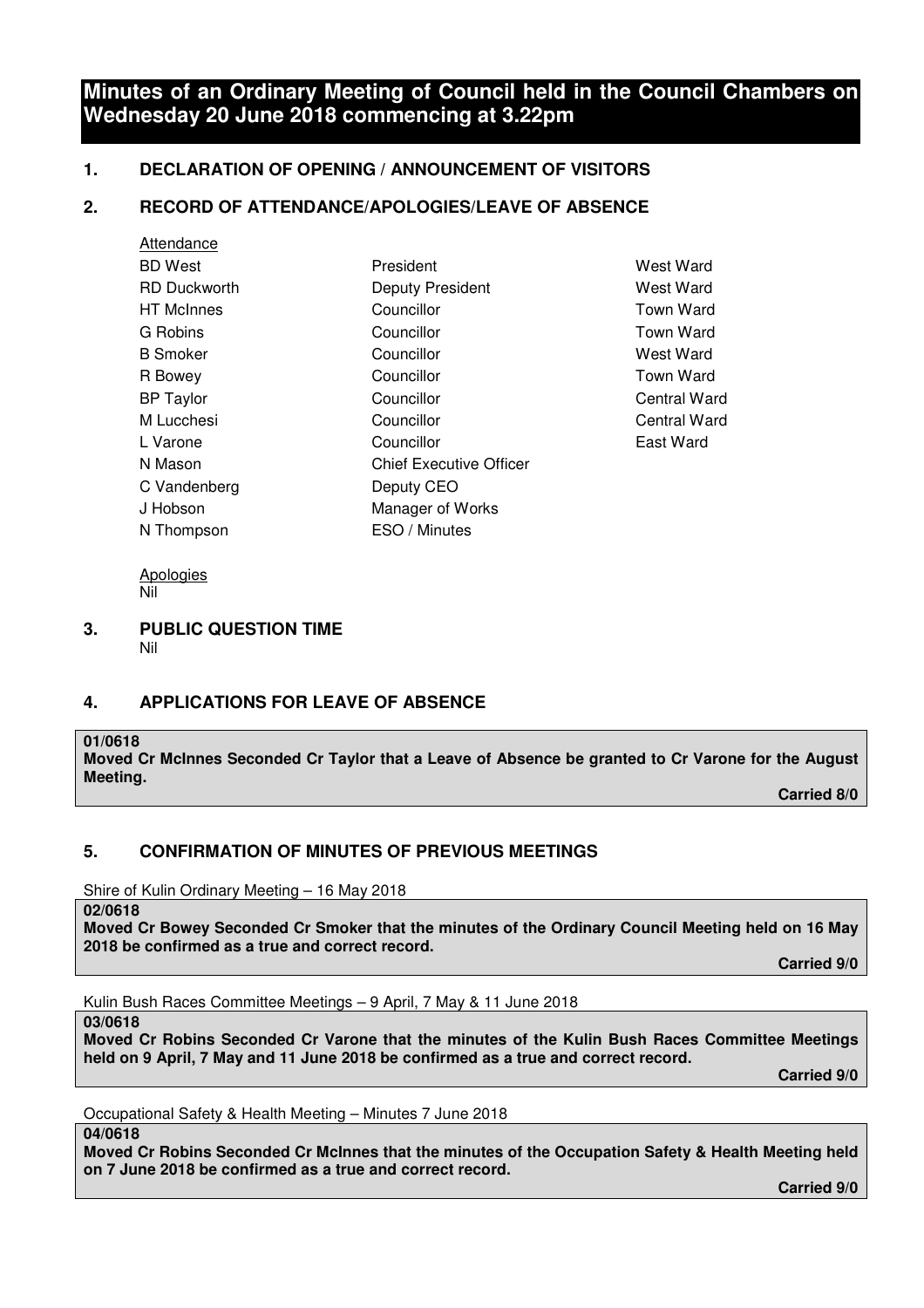# **6 MATTERS REQUIRING DECISION**

# **6.1 List of Accounts – May 2018**

**RESPONSIBLE OFFICER:** DCEO **FILE REFERENCE:** 12.06 **AUTHOR:** DCEO **STRATEGIC REFERENCE/S:** 12.01 **DISCLOSURE OF INTEREST:** Nil

#### **SUMMARY:**

Attached is the list of accounts paid during the month of May 2018 for Council's consideration.

**BACKGROUND & COMMENT:**  Nil **FINANCIAL IMPLICATIONS:**  Nil **STATUTORY AND PLANNING IMPLICATIONS:**  Nil **POLICY IMPLICATIONS:**  Nil **COMMUNITY CONSULTATION:**  Nil **WORKFORCE IMPLICATIONS:**  Nil

### **OFFICER'S RECOMMENDATION:**

That May payments being cheque No's 245 (Trip) 387 – 389 (Trust Fund), 2119 – 2125 (Kulin Bush Races), 36973 – 36979 and 37001 - 37010 (Municipal), EFT No's 13987 - 14099, DD6494.1 – DD6521.1 (Municipal), credit card payments, creditor payments, payroll and other vouchers from the Municipal Fund totalling \$441,518.73 be received.

# **VOTING REQUIREMENTS:**

Simple majority required.

#### **05/0618**

**Moved Cr Smoker Seconded Cr Bowey that May payments being cheque No's 245 (Trip) 387 – 389 (Trust Fund), 2119 – 2125 (Kulin Bush Races), 36973 – 36979 and 37001 - 37010 (Municipal), EFT No's 13987 - 14099, DD6494.1 – DD6521.1 (Municipal), credit card payments, creditor payments, payroll and other vouchers from the Municipal Fund totalling \$441,518.73 be received.** 

 **Carried 9/0** 

# **6.2 Financial Reports – May 2018**

**RESPONSIBLE OFFICER:** DCEO **FILE REFERENCE:** 12.01 **AUTHOR:** DCEO **STRATEGIC REFERENCE/S:** 12.01 **DISCLOSURE OF INTEREST:** Nil

**SUMMARY:**  Attached are the financial reports for the period ending 31 May 2018.

**BACKGROUND & COMMENT:**  Nil **FINANCIAL IMPLICATIONS:**  Nil

#### **STATUTORY AND PLANNING IMPLICATIONS:**

Regulation 34 of the Local Government (Financial Management) Regulations 1996 requires local governments to prepare each month a statement of financial activity reporting on the revenue and expenditure of funds for the month in question.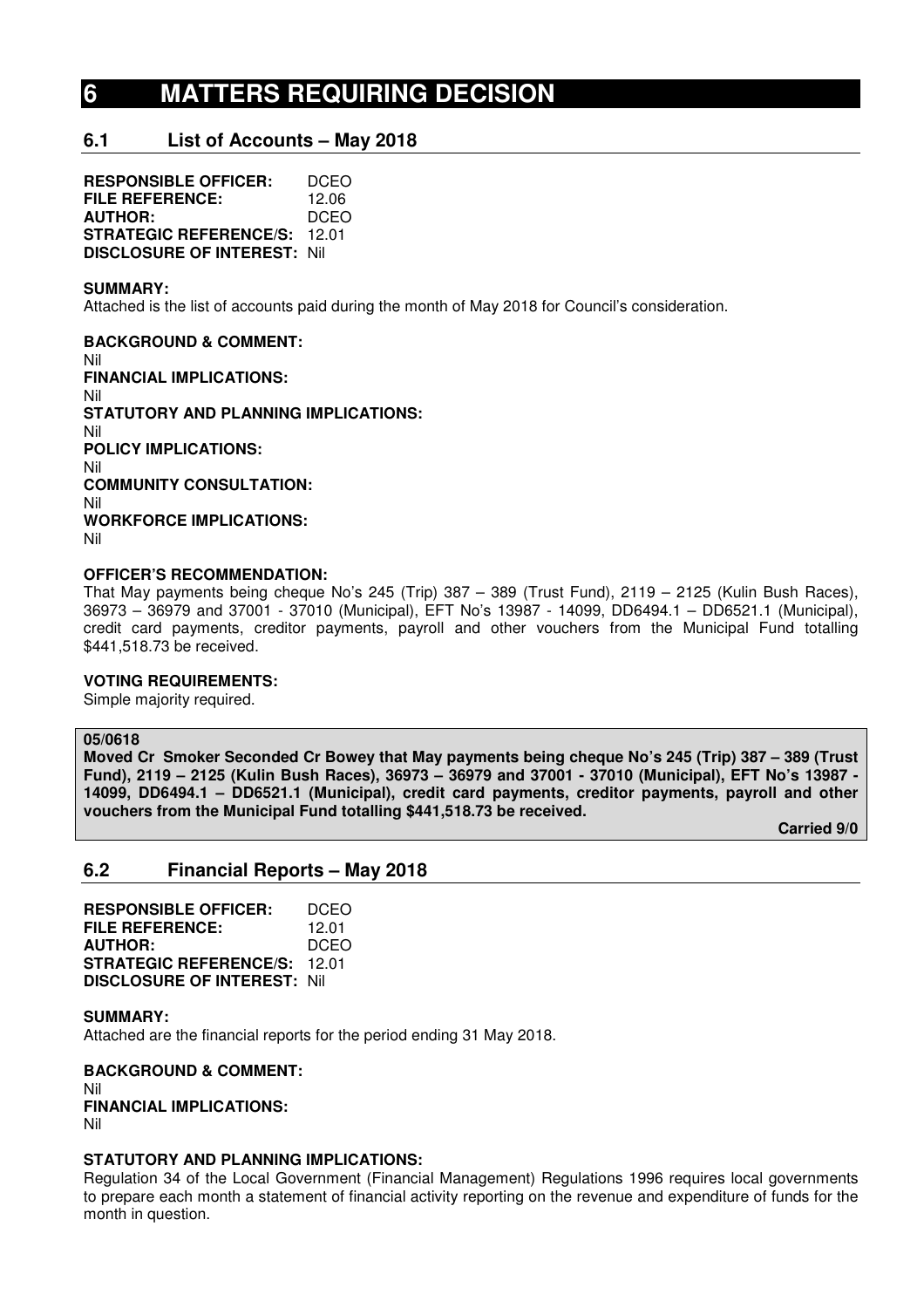#### **POLICY IMPLICATIONS:**  Nil **COMMUNITY CONSULTATION:**  Nil **WORKFORCE IMPLICATIONS:**  Nil

**OFFICER'S RECOMMENDATION:** 

That Council endorse the monthly financial statement for the period ending 31 May 2018.

#### **VOTING REQUIREMENTS:**

Simple majority required.

#### **06/0618**

**Moved Cr McInnes Seconded Cr Robins that Council endorse the monthly financial statement for the period ending 31 May 2018.** 

 **Carried 9/0** 

# **6.3 Adoption of Percentage and Value for the Reporting of Material Variances**

| <b>RESPONSIBLE OFFICER:</b>         | DCEO.                                           |
|-------------------------------------|-------------------------------------------------|
| <b>FILE REFERENCE:</b>              | 12.01 – Financial Reporting, Annual and Monthly |
| <b>AUTHOR:</b>                      | DCEO.                                           |
| <b>STRATEGIC REFERENCE/S:</b>       |                                                 |
| <b>DISCLOSURE OF INTEREST: Nill</b> |                                                 |

#### **SUMMARY:**

Financial Management Regulations that came into effect on 1 July 2005 require the adoption of a percentage or value, calculated in accordance with *Australian Accounting Standard AASB 1031 Materiality* to be used in the statements of financial activity for reporting material variances.

#### **BACKGROUND & COMMENT:**

Currently the Shire variance reported is +/- 10% and +/- \$5,000. It is not proposed to change this position.

#### **STATUTORY AND PLANNING IMPLICATIONS:**

Regulation 34 of the Local Government (Financial Management) Regulations 1996 requires local governments to prepare each month a statement of financial activity reporting on the revenue and expenditure of funds for the month in question.

- 1. The statement is to contain the following detail:
	- a) annual budget estimates, taking into account any expenditures incurred for an additional purpose under Section 6.8(1)(b) or (c) (i.e. the revised budget);
	- b) budget estimates to the end of the month to which the statement relates;
	- c) actual amounts of expenditure, revenue and income to the end of the month to which the statement relates;
	- d) material variances between the comparable amounts referred to in (b) and (c) above; and
	- e) the net current assets at the end of the month to which the statement relates (ie. surplus/(deficit) position.
- 2. The statement of financial activity is to be accompanied by:
	- a) explanation of the composition of the net current asset of the month to which the statement relates, less committed assets and restricted assets;
	- b) an explanation of each the material variance referred to in sub regulation 1(d) above; and;
	- c) such other supporting information as is considered relevant by the local government.
- 3. The information in a statement of financial activity may be shown:
	- a) according to nature and type classification; or
		- b) by program; or
		- c) by business unit.
- 4. A statement of financial activity, & the accompanying documents referred to in sub regulation (2), are to be:
	- a) presented at an ordinary meeting of the council within 2 months after the end of the month to which the statement relates; and
	- b) recorded in the minutes of the meeting at which it is presented.
- 5. Each financial year, a local government is to adopt a percentage or value, calculated in accordance with the Australian Accounting Standards (AAS), to be used in statements of financial activity for reporting material variances.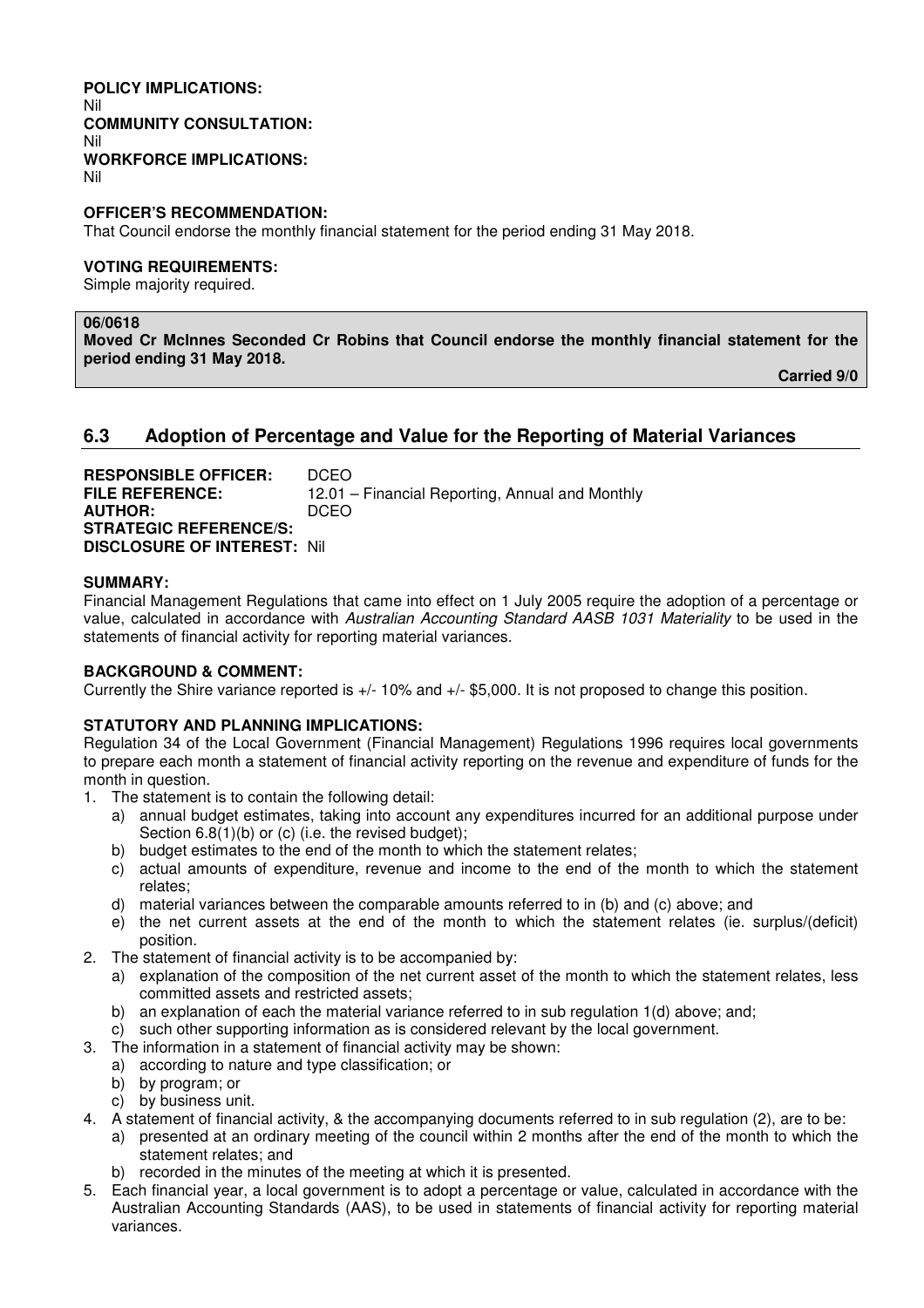### **POLICY IMPLICATIONS:**

Adoption of the proposed percentage and value will become Council policy to guide the preparation of monthly statements.

#### **COMMUNITY CONSULTATION:** Nil **WORKFORCE IMPLICATIONS:** Nil

#### **OFFICER'S RECOMMENDATION:**

That staff report material variances of +/- 10% and +/- \$5,000, whichever is the greater, from the budget figure and report these variances by way of a supporting note to the Monthly Statement of Financial Activity for the financial year 2018/19.

#### **VOTING REQUIREMENTS:**

Simple majority required.

#### **07/0618**

**Moved Cr Robins Seconded Cr Lucchesi that staff report material variances of +/- 10% and +/- \$5,000, whichever is the greater, from the budget figure and report these variances by way of a supporting note to the Monthly Financial Statement of Financial Activity for the financial year 2018/19.** 

 **Carried 9/0** 

**Agreed that Item 6.4 Presentation of Draft Budget be held over until end of meeting.** 

# **7 COMPLIANCE**

# **7.1 Compliance Reporting – General & Financial Compliance May 2018**

**NAME OF APPLICANT:** CEO **RESPONSIBLE OFFICER:** CEO **FILE REFERENCE:** 12.05 Compliance 12.06 – Accounting Compliance **STRATEGIC REFERENCE/S:** CBP 4.1 Civic Leadership, 4.1.8 Compliance methods **AUTHOR:** CEO/DCEO **DISCLOSURE OF INTEREST:** Nil

#### **SUMMARY:**

This report addresses General and Financial Compliance matters for May 2018. This process is not definitive, each month additional items and/or actions may be identified that are then added to the monthly checklist. Items not completed each month e.g. quarterly action - will be notations.

The report provides a guide to the compliance requirements being addressed as part of staff workloads and demonstrates the degree of internal audit being completed.

#### **BACKGROUND & COMMENT:**

The Compliance team and works staff commence the monthly compliance effort immediately after the Shire meeting each month. At that time, the executive support officer will email the assigned staff member their compliance requirements for the coming month.

As the month progresses, staff in conjunction with their manager, the CEO or DCEO will determine the extent of work/action needed to complete items. During Agenda week, the Compliance Team again meets to ensure the monthly report/list is reviewed and that compliance items are completed. In preparing the Agenda report, the CEO or DCEO will sign off on completed items.

Prior month items not completed previously will be reported in the following month so Council remains aware of

#### **Items Outstanding for April**

**Confirm Interim Audit** *– Dates now set following pre Audit planning meeting - phone hook-up*  **Key to Kulin reimbursement** *– To be completed June*  **Spray Water Catchments** *– Airport completed – remainder to be done after growth evident* **Pool - Take down shade sails** *– Completed*  **Water Licenses – Renew Water Reuse Licenses** *– still discussing future needs with Water Corp*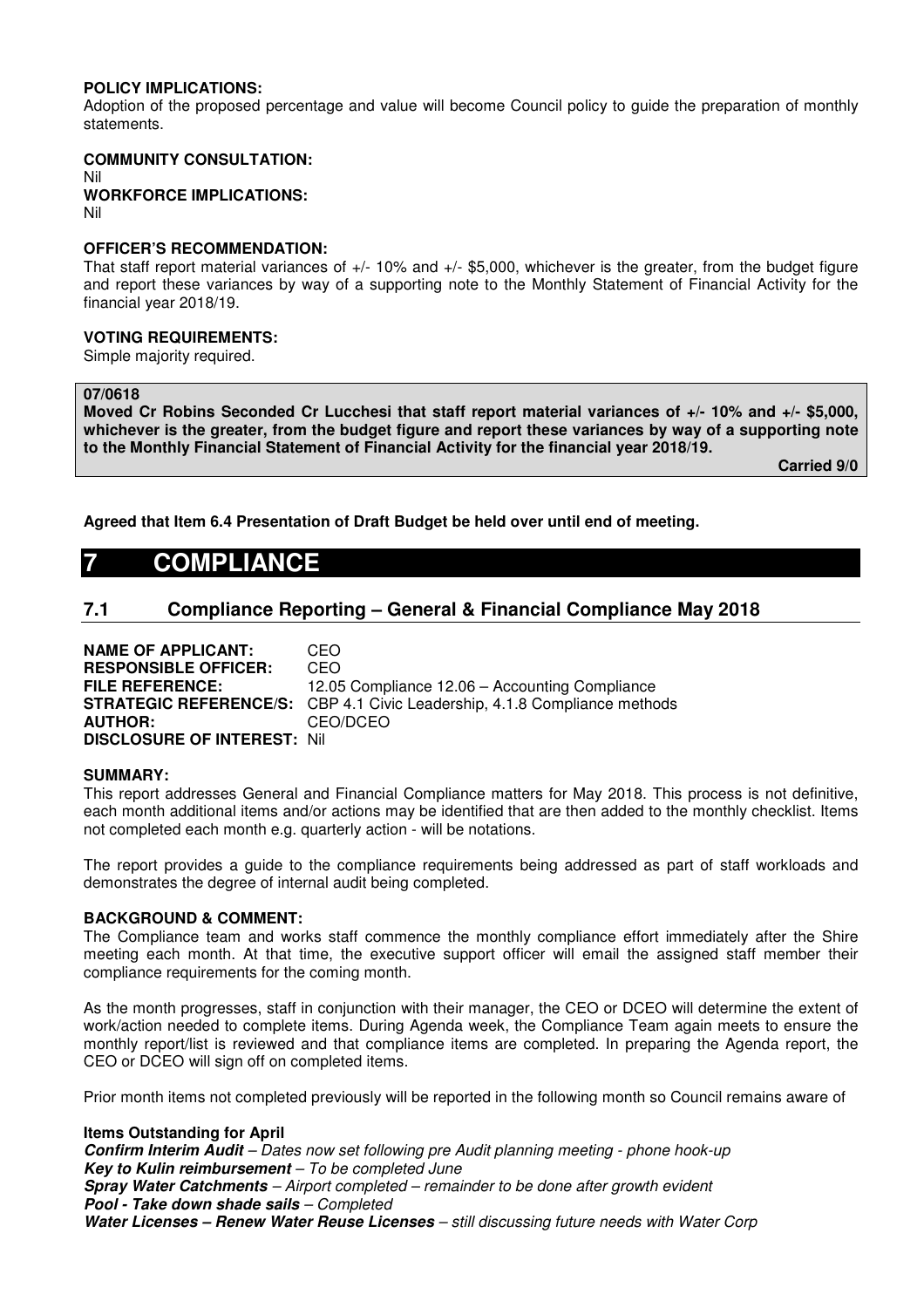### **Outstanding Items May 2018**

**Annual Report CCC - Due July –** *No, Not yet available on-line* **Council Photo June Bi-annual - photo of current Council –** *No now July 2018 - photographer busy* **Performance Reviews - Administration staff, DCEO and Managers -** *Underway*

**Adjust KRA's for Senior staff and Managers -** *Underway*

**Delegation Review - confirm in writing Delegations approved by Council -** *June Meeting – letters after that*  **Finance Petty Cash & Other Advances Recoups in Accounts and avoid accruals** - *30 June EOY process* **FRC - Final EOY Stocktake –** 30 June EOY process

#### **FINANCIAL IMPLICATIONS:**

In terms of meeting compliance - normal administration expense. There may be items that require additional administrative effort to complete or require external assistance to resolve. In those cases, individual financial implications will be reported.

#### **STATUTORY AND PLANNING IMPLICATIONS:**

Nil

**POLICY IMPLICATIONS:**  Identified as necessary – this report Nil

**COMMUNITY CONSULTATION:**  Nil **WORKFORCE IMPLICATIONS:**  Nil

#### **OFFICER'S RECOMMENDATION:**

That Council receive the General & Financial Compliance Report for May 2018 and note the matters of noncompliance.

#### **VOTING REQUIREMENTS:**

Simple majority required.

#### **08/0618**

**Moved Cr Bowey Seconded Cr Taylor that Council receive the General & Financial Compliance Report for May 2018 and note the matters of non-compliance.** 

 **Carried 9/0** 

# **7.2 Compliance Reporting – Delegations Exercised – May 2018**

**NAME OF APPLICANT:** CEO **RESPONSIBLE OFFICER:** CEO **FILE REFERENCE:** 12.05 - Compliance **STRATEGIC REFERENCE/S:** CBP 4.1 Civic Leadership, 4.1.8 Compliance methods **AUTHOR:** CEO **DISCLOSURE OF INTEREST:** Nil

#### **SUMMARY:**

To report back to Council actions performed under delegated authority for the period ending 31 May 2018.

To provide a comprehensive report listing of the delegations able to be exercised following adoption of a more substantial array of delegations in June 2017.

# **BACKGROUND & COMMENT:**

This report is prepared for Council detailing actions performed under delegated authority by the respective officers under each of the delegation headings:

# **ADMINISTRATION**

- **Policy Delegation Contract Contract Contract Delegation Contract Contract Officers**
- A1 Acting Chief Executive Officer (CEO)
- A2 Agreements for Payments of Debts to Council (CEO/DCEO)
- A3 Casual Hirer's Liability (CEO)
- A4 Complaint Handling (CEO)
- A5 Fees & Charges Discounts (CEO/DCEO/MW/MLS/CRC)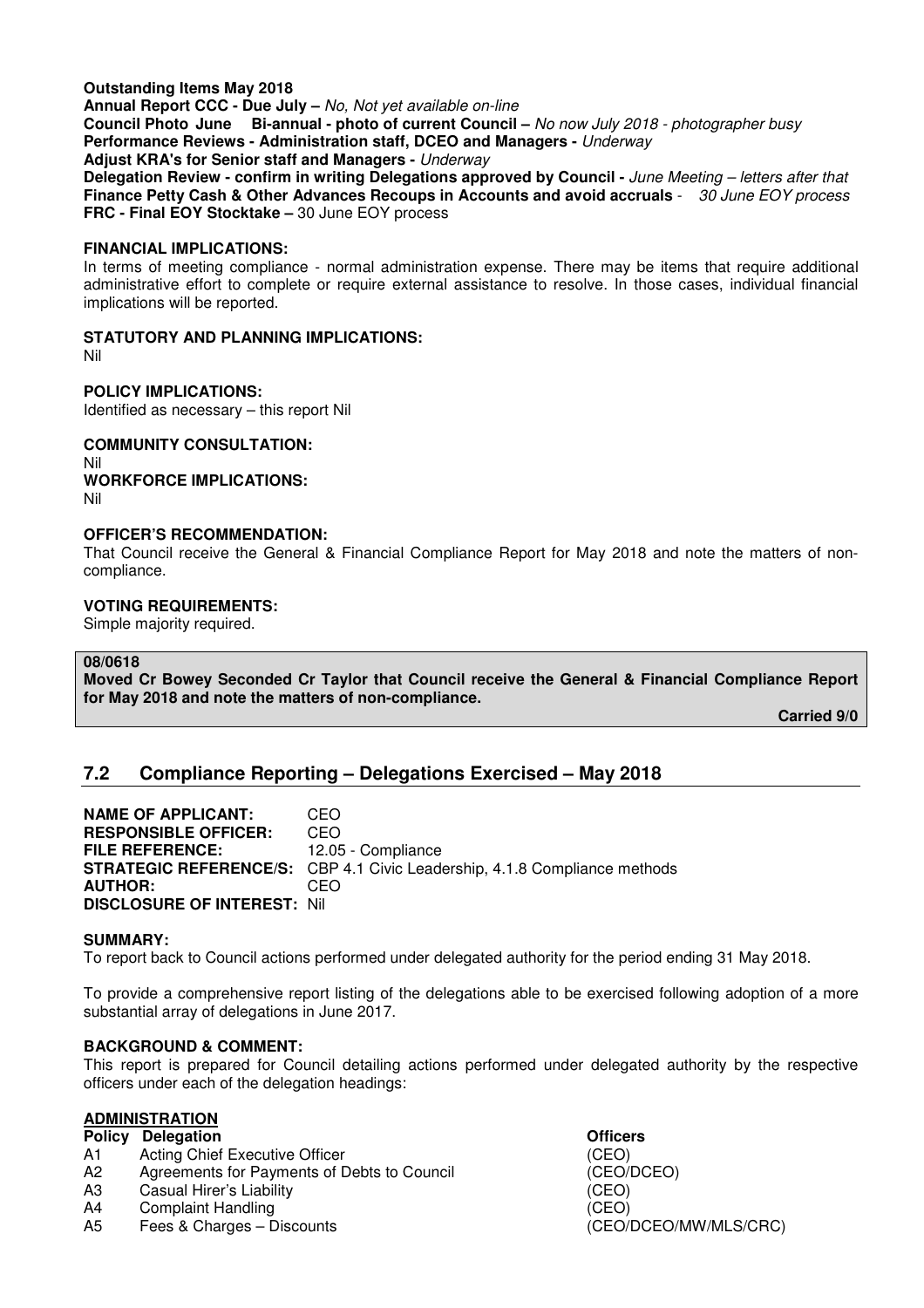| A <sub>6</sub><br>A7<br>A8<br>A9<br>A10<br>A11<br>A12<br>A13                                 | Investment of Surplus Funds<br>IT & Social Media - Use Of<br>Legal Advice, Representation & Cost Reimbursement<br>Payments from Municipal and Trust Funds<br>Use of Common Seal<br><b>Writing Off Debts</b><br>Housing<br>Procedure for Unpaid Rates Finance | (CEO/DCEO)<br>(CEO)<br>(CEO)<br>(CEO - to numerous staff orders)<br>(CEO)<br>(CEO)<br>(CEO)<br>(CEO)      |
|----------------------------------------------------------------------------------------------|--------------------------------------------------------------------------------------------------------------------------------------------------------------------------------------------------------------------------------------------------------------|-----------------------------------------------------------------------------------------------------------|
|                                                                                              | <b>GOVERNANCE</b>                                                                                                                                                                                                                                            |                                                                                                           |
| G <sub>1</sub><br>G <sub>2</sub><br>G <sub>3</sub><br>G4                                     | Applications for Planning Consent<br><b>Building Licences and Swimming Pools</b><br>Cemeteries Act 1986<br><b>Health Act 1911 Provisions</b>                                                                                                                 | (CEO)<br>(EHO/Building Surveyor)<br>(CEO)<br>(EHO)                                                        |
|                                                                                              | <b>HUMAN RESOURCES</b>                                                                                                                                                                                                                                       |                                                                                                           |
| H1                                                                                           | Grievance Procedures                                                                                                                                                                                                                                         | (CEO)                                                                                                     |
| C <sub>1</sub><br>C <sub>2</sub><br>C <sub>3</sub>                                           | <b>COMMUNITY SERVICES</b><br>Bushfire Control - Shire Plant for Use of<br>Bushfire Control - Plant Use for Adjoining Shires<br>Bushfire Prohibited / Restricted Burning Periods - Changes                                                                    | (CEO)<br>(CEO)<br>(Shire President/CEO)                                                                   |
| C <sub>4</sub><br>C <sub>5</sub><br>C <sub>6</sub><br>C7<br>C <sub>8</sub><br>C <sub>9</sub> | <b>Bushfire Training Administration</b><br>Cat Ownership Limit - Cat Control<br>Dog Control - Attacks<br>Dog Ownership Limit - Dog Control<br>Sea Containers Use of - Town Planning<br>Second Hand Dwellings                                                 | (CEO)<br>(CEO)<br>(CEO)<br>(CEO)<br>(CEO)<br>(CEO)                                                        |
| C10<br>C11<br>C <sub>12</sub><br>C <sub>13</sub><br>C14<br>C <sub>15</sub>                   | <b>Temporary Accommodation</b><br>Unauthorised Structures - Building Control<br>Kulin Bush Races<br>Freebairn Recreation Club Committee<br>Kulin Child Care Centre Management Committee<br>General - Community Services Practices                            | (CEO)<br>(CEO)<br>(Kulin Bush Races Committee)<br>(FRC Club Committee)<br>(KCCC Mgmt. Committee)<br>(CEO) |
|                                                                                              |                                                                                                                                                                                                                                                              |                                                                                                           |
| <b>WORKS</b>                                                                                 |                                                                                                                                                                                                                                                              |                                                                                                           |
| W1<br>W <sub>2</sub>                                                                         | <b>Gravel Supplies</b><br>Roads - Clearing                                                                                                                                                                                                                   | (MW)<br>(CEO)                                                                                             |
| W <sub>3</sub>                                                                               | Roads - Damage to                                                                                                                                                                                                                                            | (MW)                                                                                                      |
| W4                                                                                           | Roads - Roadside Markers - Management of                                                                                                                                                                                                                     | (MW)                                                                                                      |
| W <sub>5</sub>                                                                               | Stormwater Drainage                                                                                                                                                                                                                                          | (MW)                                                                                                      |
| W <sub>6</sub>                                                                               | <b>Street Trees</b>                                                                                                                                                                                                                                          | (CEO)                                                                                                     |
| W7<br>W8                                                                                     | Streetscape - Improvements<br>Roadside Burning                                                                                                                                                                                                               | (CEO)<br>(MW)                                                                                             |
| W9                                                                                           | <b>Temporary Road Closures</b>                                                                                                                                                                                                                               | (MW)                                                                                                      |

W10 General – Works Practices Approvals

# **COMMENT:**

The following details the delegations exercised within the Shire relative to the delegated authority for the month of May 2018 and are submitted to Council for information (excluding delegations under A9, Payments – refer to individual order and payment listed in Accounts paid).

**A6 Investment of Surplus Funds (DCEO)** – Local Government Act 1995, section 6.14 Municipal funds

| vpe          | Rate | Deposit/(Withdrawal) |
|--------------|------|----------------------|
| At Call      | .5%  | (100.000)            |
| Term Deposit | .5%  | 500,000              |
|              |      |                      |

# **A11 Write Off Debts – Totalling \$219**

As part of end of year processes; CEO has written off debts for 9 debtors totalling \$219. Primarily related to CRC advertising, room hire and FRC hire. One or two of the accounts may have been raised in error and should never have been billed. Debts range back 2 years.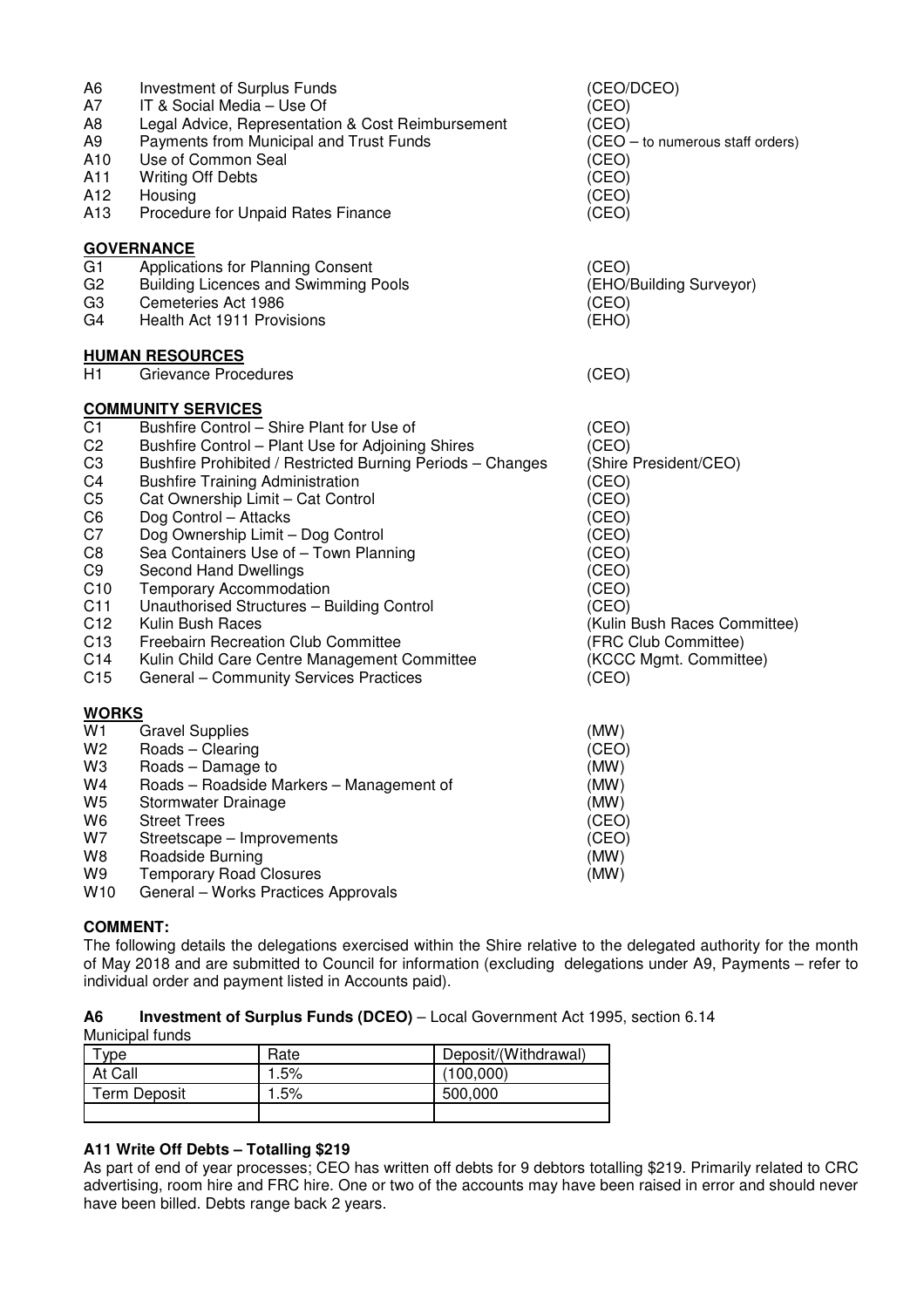### **STATUTORY ENVIRONMENT:**

*Building Act 2011 Bushfires Act 1954 Cemeteries Act 1986 Health (Asbestos) Regulations 1992; Health (Miscellaneous Provisions) Act 1911; Local Government Act 1995 Public Health Act 2016 Shire of Kulin TPS2 Town Planning Development Act Town Planning Scheme Trustees Act, Part III, Criminal Procedure Act 2004;* 

#### **FINANCIAL IMPLICATIONS:**

Nil in terms of exercising delegation and reporting to Council though there may be financial implications in the case of each delegation exercised.

#### **STATUTORY AND PLANNING IMPLICATIONS:**

Nil

# **POLICY IMPLICATIONS:**

There are no known policy implications relating to this report.

#### **COMMUNITY CONSULTATION:**

Nil

# **WORKFORCE IMPLICATIONS:**

Nil

#### **OFFICER'S RECOMMENDATION:**

That Council receive the Delegation Exercised Report for May 2018.

### **VOTING REQUIREMENTS:**

Simple majority required.

# **09/0618**

**Moved Cr Varone Seconded Cr Smoker that Council receive the Delegation Exercised Report for May 2018.** 

 **Carried 9/0** 

# **7.3 Review of Policy Manual**

**NAME OF APPLICANT:** CEO **RESPONSIBLE OFFICER:** CEO<br>**FILE REFERENCE:** 04.04 04.04 Corporate Management – Policy Adoption **AUTHOR:** CEO **STRATEGIC REFERENCE/S: DISCLOSURE OF INTEREST:** Nil

#### **SUMMARY:**

Council is required to review the Policy Manual on an annual basis. The policy manual was last reviewed at the June 2017 Council Meeting.

Updated electronic copies of the Policy Manual and Administrative Procedures and Operational Guidelines (APOG) Manual have been sent out to Councillors with the Agenda. A single copy will be available at the meeting for changes/review and signing.

#### **BACKGROUND & COMMENT:**

The Council adopted the renewed Policy Manual at the June 2017 meeting. It was decided in May 2017 to split the manual into pure "Policy items" and to separate out the Administrative Procedures and Operational Guidelines (APOG). The results of this change were significant but has been beneficial over time and is recommended to continue. Policy Manual now contains 24 pages of Policy, and the Administrative Procedures and Operational Guidelines (APOG) manual is up to 163 pages.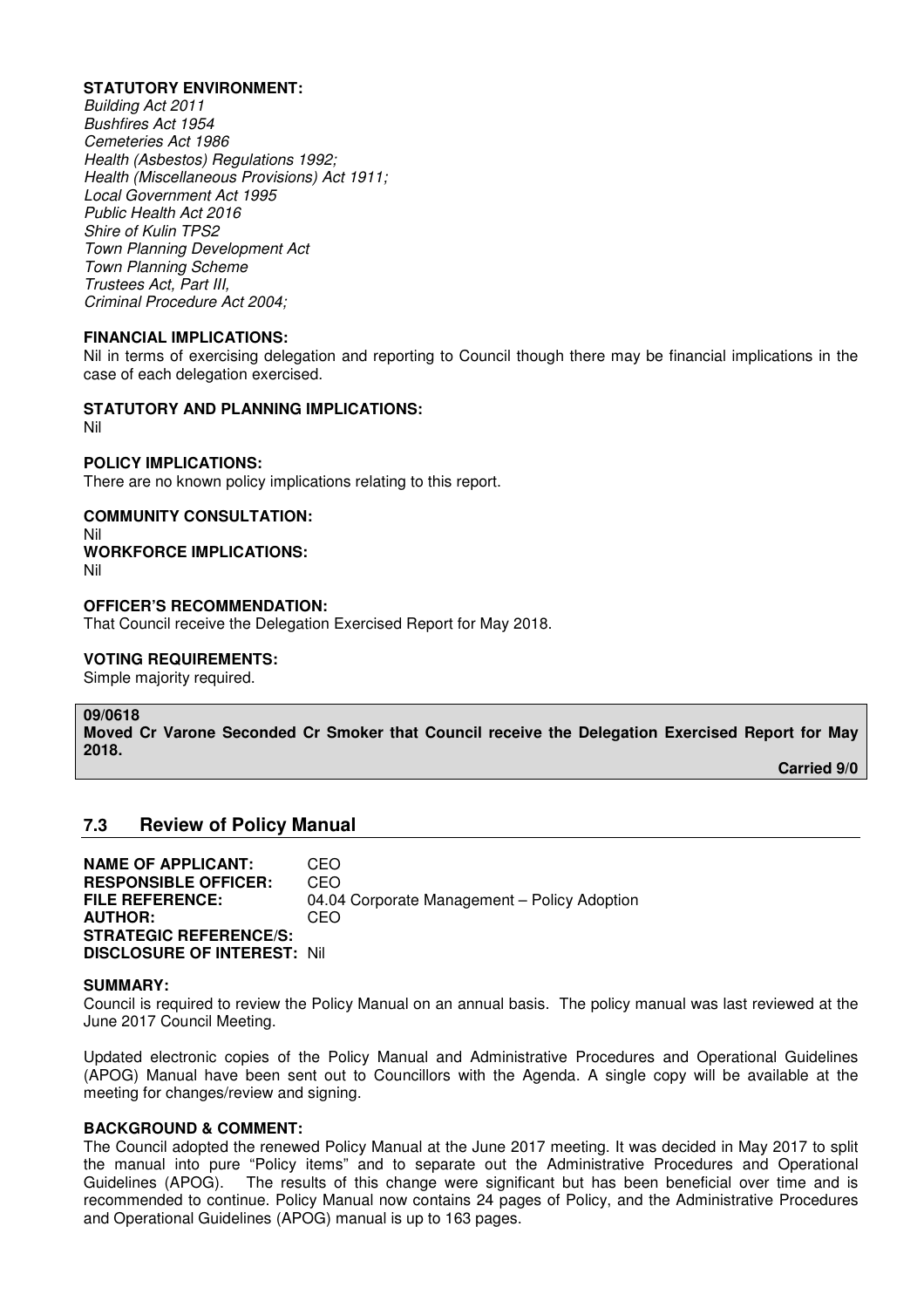The change meant that the Policy Manual would hold the generally unchangeable fixed policy requirements of Council (requiring a direct report and a Council resolution to change) and the APOG would hold the more flexible operational instructions that could be amended by the CEO or Council as required. In the past year, most APOG changes have been the result of discussions at Council, though as can be seen below, many APOG items have been used.

### **Policy Manual Review**

The Shire of Kulin reviews the Policy Manual in June each year. This is the first review since drafting and takes into account Cr Bowey's drafting corrections after the draft was adopted in June 2017.

In this 2018 Review, the following Policy Manual changes have been recommended;

*A3 Corporate Credit Cards – Use – amend wording in opening policy statement, inserting semicolon.* 

*A4 Disability Access and Inclusion – amend Policy wording by removing "; and" on last dot point and replacing with full stop. Insert semicolons at end of each Process item numbers 1-6.* 

*A6 Legal Advice, Representation & Cost Reimbursement – amend numbering under Policy Principles, 1-3. A8 Primary Documents – Amend Wording under Practice – Last Paragraph to improve clarity – Update Primary and Secondary Document Lists* 

*A10 Regional Price Preference Policy – Add Note: detailing adoption after advertising 12/0917.*  **APOG Review** 

In June 2017, the APOG was viewed as "under review" and formal adoption was not part of that process. Over the past 12 months, staff have worked with and used the APOG and a number of items have been amended and reviewed. (the detail of which is contained below) The Shire could formally adopt the APOG in its current form, or opt to a less formal process and issue instruction to the CEO to continue with its use "under review" until more of the APOG items are used and reviewed.

In a work sense, the APOG has been very beneficial to our current needs. Some of the processes have been reviewed by the whole of the workforce, (HR1 Drugs and Alcohol) and in part by some of the staff (HR18 Workplace Bullying, HR16 Sexual Harassment, HR6 Grievance, A10 Complaints, HR1 Drugs and Alcohol) in live operational examples. In all cases, working with a documented process has provided a sound base from which to act. Only minor review has occurred because the original documents were comprehensive, well written and generally easy to follow.

Staff training on the APOG document needs to continue on an ongoing basis, but it is pleasing to know that some staff refer to it regularly as a guide and alert when APOG applies.

The Shire of Kulin APOG changes and reviews undertaken in the past 12 months have included;

# **New APOG items:**

*A14 Housing Policy – adopted July 2017 – adopting 4 scales of rental rates, combining all previous housing practices including bond, Agreements, vacating premises, annual inspection, dog and cat approvals, No smoking etc.* 

*A14A – Sale of Land and Housing – adoption of processes for the sale of land and housing (July 2017).* 

*A14 – Housing Policy Update – March 2018 – Incorporating staff incentives for purchasing a residence and increasing the Housing Allowances for staff to \$70 per week as of 1 July 2018.* 

*HR17a – Superannuation – First Home Super Savers Scheme (FHSSS).* 

*CS20 – Seed Collection – Detailing the process of the public applying for permission to collect seeds from Shire controlled land.* 

# **Revised/Reviewed APOG items:**

*Communications and Social Media policy – WALGA – During the year WALGA produced a social media policy template. This was reviewed and read as a comparison to the APOG procedure. No changes were necessary to the previously adopted procedure – the APOG was considered to be more extensive and WALGA's was written more as a novel/guide to what to do in the social media space, not policy.* 

*G1 Flags – Half Mast – Passing of Ex Shire Councillors, Local Residents, State and national Funerals – Incorporating changes to deal with Bereavements.* 

*CS1 – Bushfire Administration – Confirmation Appointment – Dual Fire Control Officers; requiring notification and seeking permission for Brigade trucks to attend fire events more than 40km from the Shire boundary; requiring Brigade truck maintenance to be completed/inspected by Shire mechanic.* 

*CS13 – General – Community Services Practices – Extending the APOG to include the process of application for persons wishing to hire the Kulin Bush Races facility from Shire for events.* 

*HR 1 Drugs and Alcohol – updated on two occasions, once to place onus on employee to provide testing results proving not incapacitated and secondly to provide clarity for term "Legal Limit".*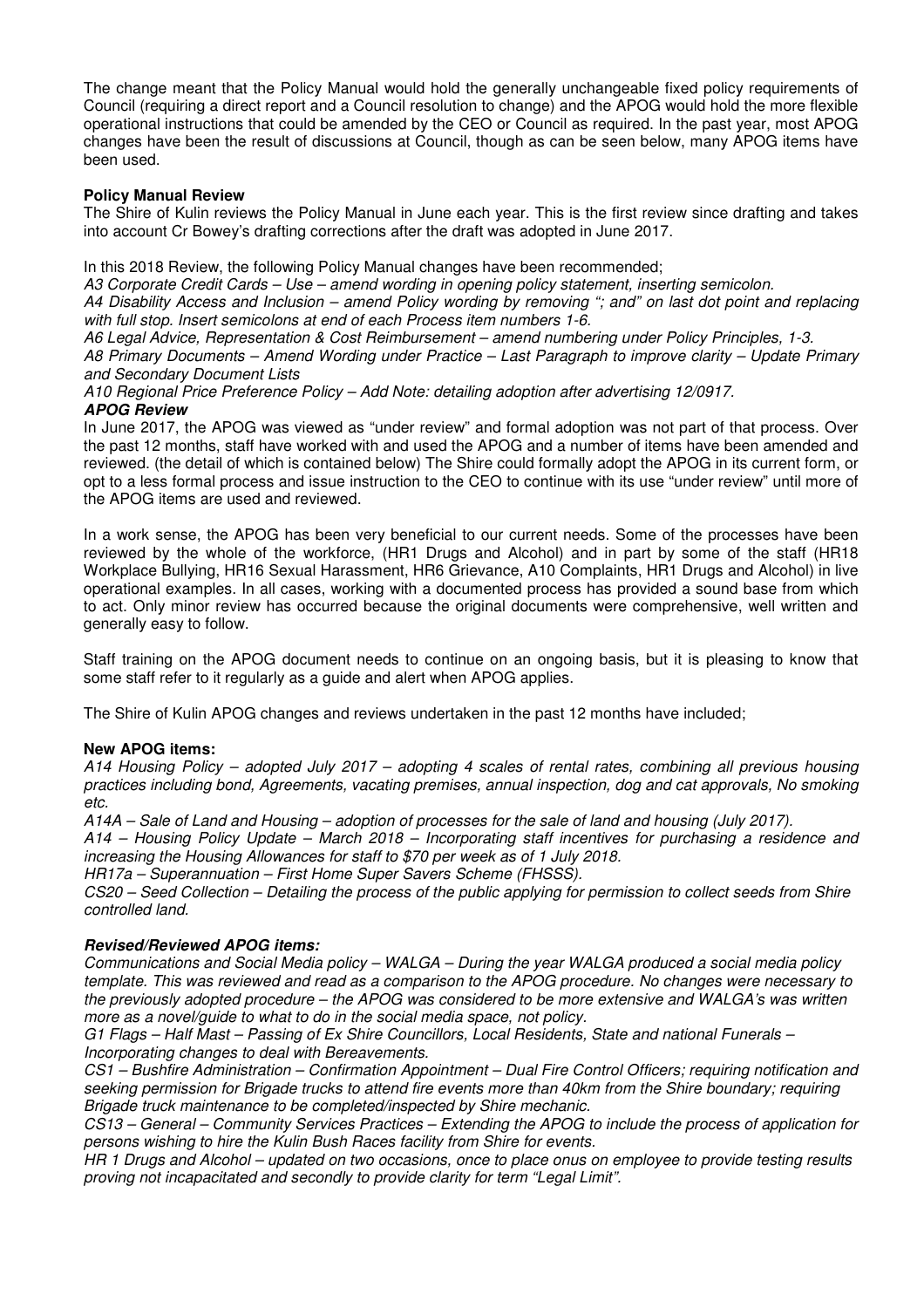# **Changes to the Primary and Secondary Documents list**

Changes highlighted with notation in *italics* 

# **PRIMARY DOCUMENTS - SHIRE OF KULIN**

Shire of Kulin Policy Manual 2017 ed. Shire of Kulin Administrative Procedures & Operational Guidelines (APOG) Manual June 2017 Shire of Kulin Community Strategic Plan 2017 ed. Shire of Kulin Corporate Business Plan 2017 ed. Shire of Kulin Employee Safety Manual – Policies and Procedures (ed. Nov 2016) Shire of Kulin Employee Induction Manual (ed. Aug 2016)

# **SECONDARY DOCUMENTS – SHIRE OF KULIN**

Shire of Kulin Workforce Plan 2017 ed. Shire of Kulin Asset Management Plan 2017 ed. Shire of Kulin Long Term Financial Plan 2017 ed. Shire of Kulin Bushfire Brigade Register Shire of Kulin Classification Guide - Records Shire of Kulin Contracts and Legal Documents Register Shire of Kulin Complaints Register Shire of Kulin Corporate Style Guide Shire of Kulin Councillor Attendance Register Shire of Kulin Delegation Register June 2017 Shire of Kulin Disability Access and Inclusion Plan (DIAP) 2014-2019; Shire of Kulin Disclosure of Financial Interests Register Shire of Kulin Equal Employment Opportunity Plan 2017-2019; *- Updated 2017 -2018* Shire of Kulin – Model Electoral Code of Conduct *– adopted WALGA Code for Election participants*  Shire of Kulin Freedom of Information Statement 2018; *- Updated annually*  Shire of Kulin Gifts Register Shire of Kulin Incident Investigation Procedure 2017; Shire of Kulin Induction and Training Procedure 2017; Shire of Kulin – Kulin Aquatic Centre Operations Manual for Pool Plant, Equipment & Slide (ed. May 2014); Shire of Kulin Management Orders (Landholdings) & Vesting Orders Register Shire of Kulin Municipal Inventory of Heritage Places Shire of Kulin Pecuniary Interest Register Shire of Kulin - Public Interest Disclosure Procedures (Rights and Obligations - Public Interest Disclosure Act 2003) *– Added, 2017/18*  Shire of Kulin Records Management Manual *– To be reviewed by Dec 2018* Shire of Kulin Safe Work Method Statements (as listed) 108, 109, 110.*- Delete, now available on OSH website – constantly be reviewed and adjusted so not suitable as a fixed record* 

Shire of Kulin Tender Register

Shire of Kulin Town Planning Scheme No 2 2017ed.

Shire of Kulin Training and Development Practice (to be drafted) 2017 ed*.- Delete - Not drafted, no longer required – Covered under OSH documentation*

# **FINANCIAL IMPLICATIONS:**

In the update of the Policy Manual and APOG - Nil.

# **STATUTORY AND PLANNING IMPLICATIONS:**

Review of the Policy Manual is completed on an annual basis in June each year.

# **POLICY IMPLICATIONS:**

Nil, the new APOG or Policy changes have been considered and approved by Council throughout the past year.

# **COMMUNITY CONSULTATION:**

Nil

# **WORKFORCE IMPLICATIONS:**

Nil

# **OFFICER'S RECOMMENDATION:**

That the Policy Manual and APOG Reviews for June 2018 as detailed be adopted.

# **VOTING REQUIREMENTS:**

Absolute majority required.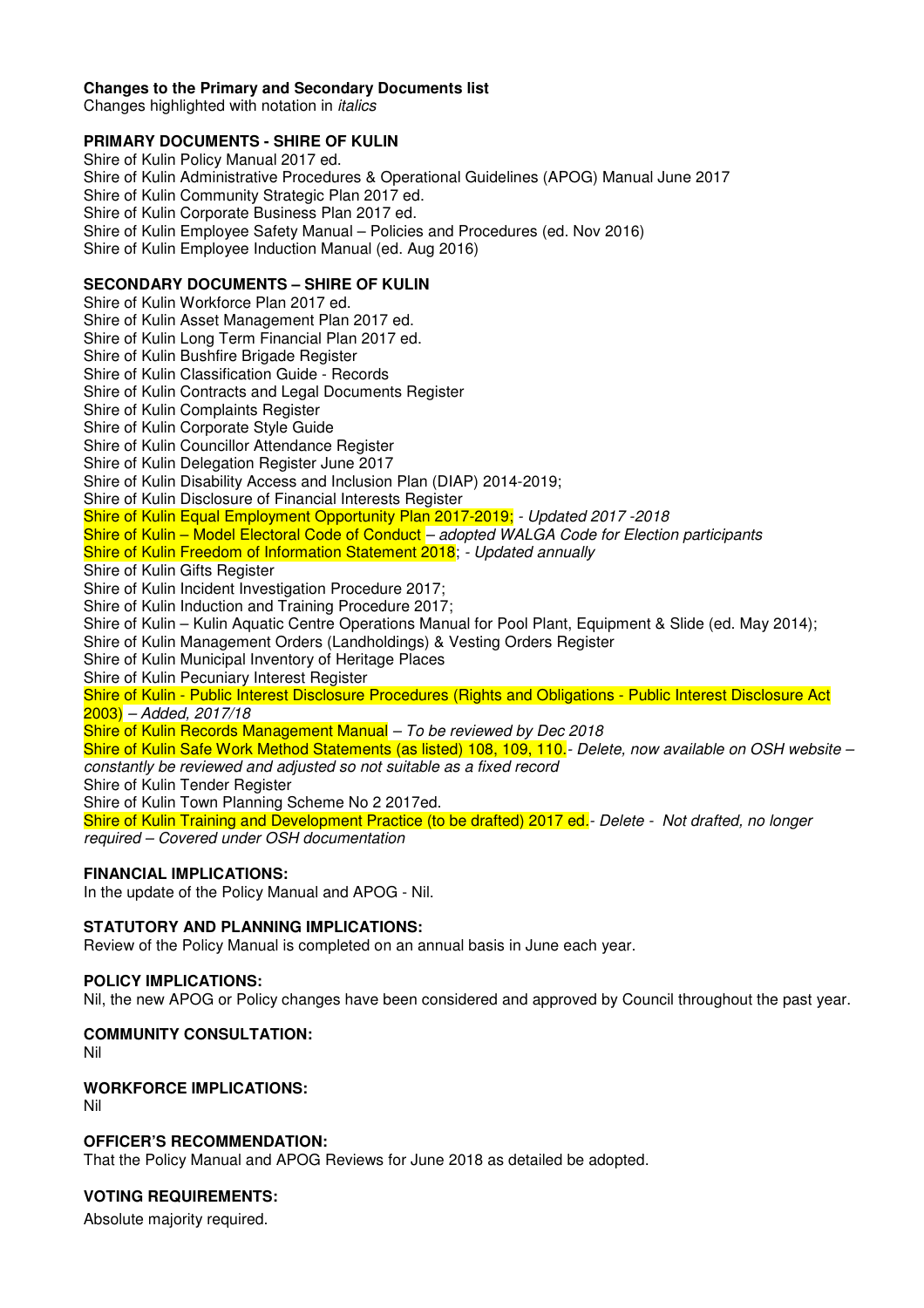**Moved Cr Lucchesi Seconded Cr Varone that the Policy Manual and APOG Reviews for June 2018 as detailed be adopted.** 

 **Carried 9/0** 

# **7.4 Register of Delegations – Review**

| <b>RESPONSIBLE OFFICER:</b>         | CEO   |
|-------------------------------------|-------|
| <b>FILE REFERENCE:</b>              | 04.04 |
| <b>AUTHOR:</b>                      | CEO   |
| <b>DISCLOSURE OF INTEREST: Nill</b> |       |

#### **SUMMARY:**

Council is required to review the Delegations Register on an annual basis. This document is the rewrite of the Delegation Register adopted in June 2017, and is being reviewed for the first time.

Attached to the agenda is a copy of the Delegation Register for adoption by Council.

#### **BACKGROUND & COMMENT:**

This Delegation Register June 2017 contained all the new delegations created as a result of the review of the Policy Manual and the development of the Administrative Procedures and Operational Guideline Manual (APOG).

Amendments to the Register;

A9 Payments from Municipal and Trust Funds – Increase DCEO authorisation to \$50,000 and include Building Maintenance Officer at \$1,000.

Two more items have been added to the Register;

- C16 Bushfire Control Appointment of Dual Fire Control Officers
- C17 Seed Collection

It is not the intention to capture every decision making process of the CEO and staff in the delegation register, more so those items where it could be possible for the Council to be involved in the decision. In these cases, the policy, practice or guideline creates the detail of how the decision will be taken and in those cases the Council feels comfortable with the staff making the decision and reporting back at the next meeting.

Each of the reviewed policies, practices or guidelines, details where the delegation is given and to whom.

# **FINANCIAL IMPLICATIONS:**

Nil

# **STATUTORY AND PLANNING IMPLICATIONS:**

Nil

# **POLICY IMPLICATIONS:**

Review of Delegations Register is required on an annual basis.

#### **COMMUNITY CONSULTATION:**

Not applicable – Council function.

# **WORKFORCE IMPLICATIONS:**

Nil

#### **OFFICER'S RECOMMENDATION:**

That the Delegations Register June 2018 be adopted.

#### **VOTING REQUIREMENTS:**

Absolute majority required.

# **11/0618**

**Moved Cr Robins Seconded Cr Varone that the Delegations Register June 2018 be adopted.**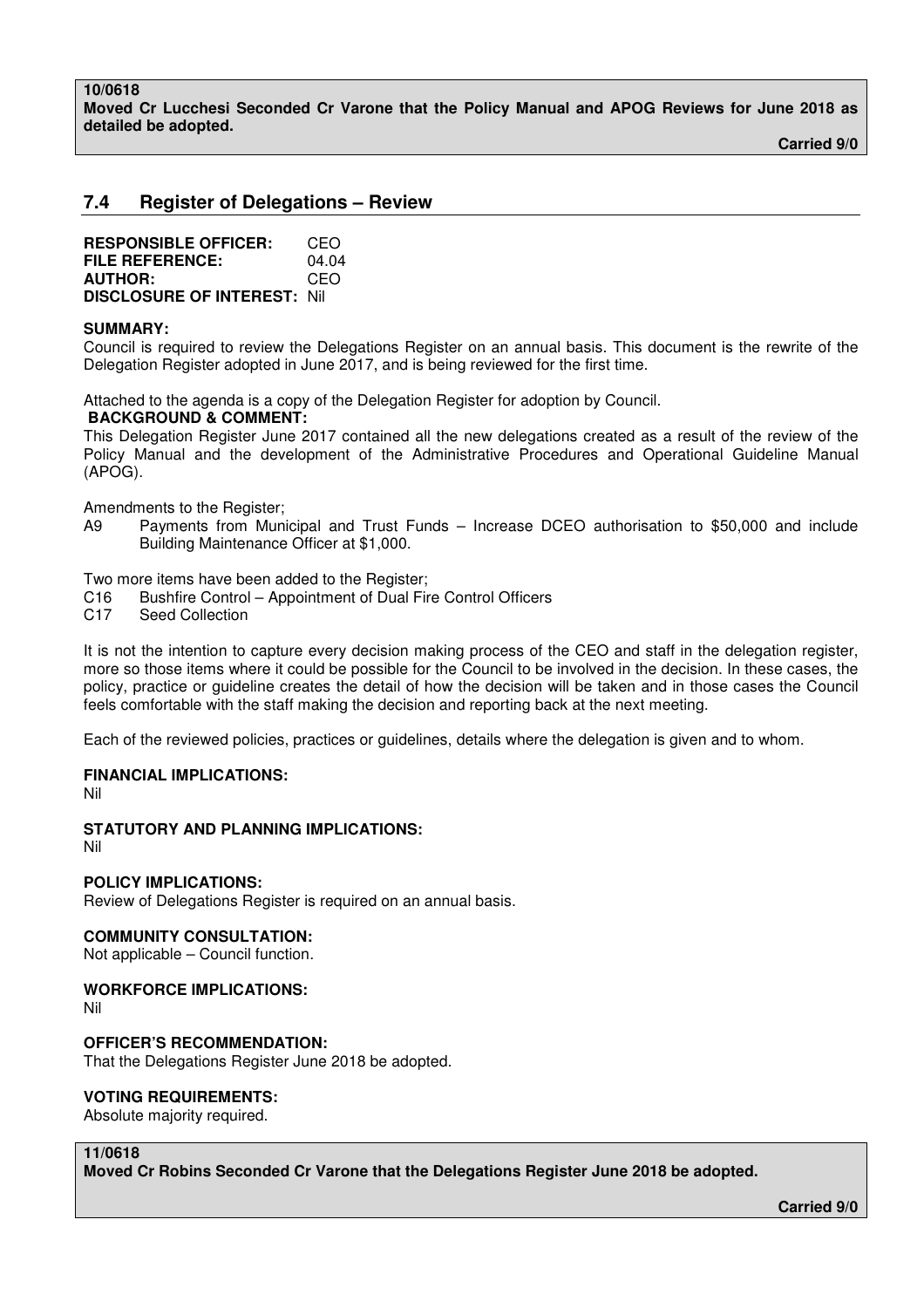# **6.4 Presentation of Draft Budget**

| <b>RESPONSIBLE OFFICER:</b>         | DCEO  |
|-------------------------------------|-------|
| FILE REFERENCE:                     | 12.01 |
| <b>AUTHOR:</b>                      | DCEO  |
| <b>STRATEGIC REFERENCE/S:</b>       |       |
| <b>DISCLOSURE OF INTEREST: Nill</b> |       |

#### **SUMMARY:**

Councillors are presented with the draft budget at the June 2018 meeting of Council. (refer to Forum item)

The draft budget is prepared in a different format compared to previous years to bring more focus to the major items, without having to plough through all the incidental expenditure and income.

#### **BACKGROUND & COMMENT:**

The Deputy CEO has created an Excel sheet draft Budget as per normal, but a summary document of what is contained in the draft budget, supported with additional information on roads, capital projects, plant replacement program, cost centres etc. is presented for your reading prior to the meeting day. Payroll information will be presented on meeting day.

Additionally, we have included all requests, so the process will be one of elimination, i.e. what expenditure can we do without to bring the budget back to balance. It is hoped that this presentation will provide greater understanding in terms of what is included and what was left out, taken off or couldn't be afforded.

The draft Budget is presented in the formal meeting so that decisions relating to amounts and priorities can be decided by resolutions, thereby giving staff clear direction of what Council requires.

The draft when finalised will be prepared in AAS27 format for final adoption in July, along with the rate setting statement and the updated information on net current assets (rollover balance) and include any changes proposed at the June meeting.

#### **FINANCIAL IMPLICATIONS:**

The budget sets the Council approved expenditure for the 2018/2019 financial year.

#### **STATUTORY AND PLANNING IMPLICATIONS:**

Nil

#### **STRATEGIC & POLICY IMPLICATIONS:**

Nil

#### **COMMUNITY/CONSULTATION:**

Nil

#### **WORKFORCE IMPLICATIONS:**

The budget considers the Council workforce plan and expenditure for the 2018/2019 financial year.

#### **RECOMMENDATION:**

That the 2018/19 Budget be framed around the information contained in the draft budget supporting documentation and the following decisions;

- 1.
- 2.
- 3.

# **VOTING REQUIREMENTS:**

Simple majority required.

# **12/0618**

**Moved Cr McInnes Seconded Cr Robins that the 2018/19 Budget be framed around the information contained in the draft budget supporting documents which includes a rate increase of 3.5%.** 

 **Carried 5/4**